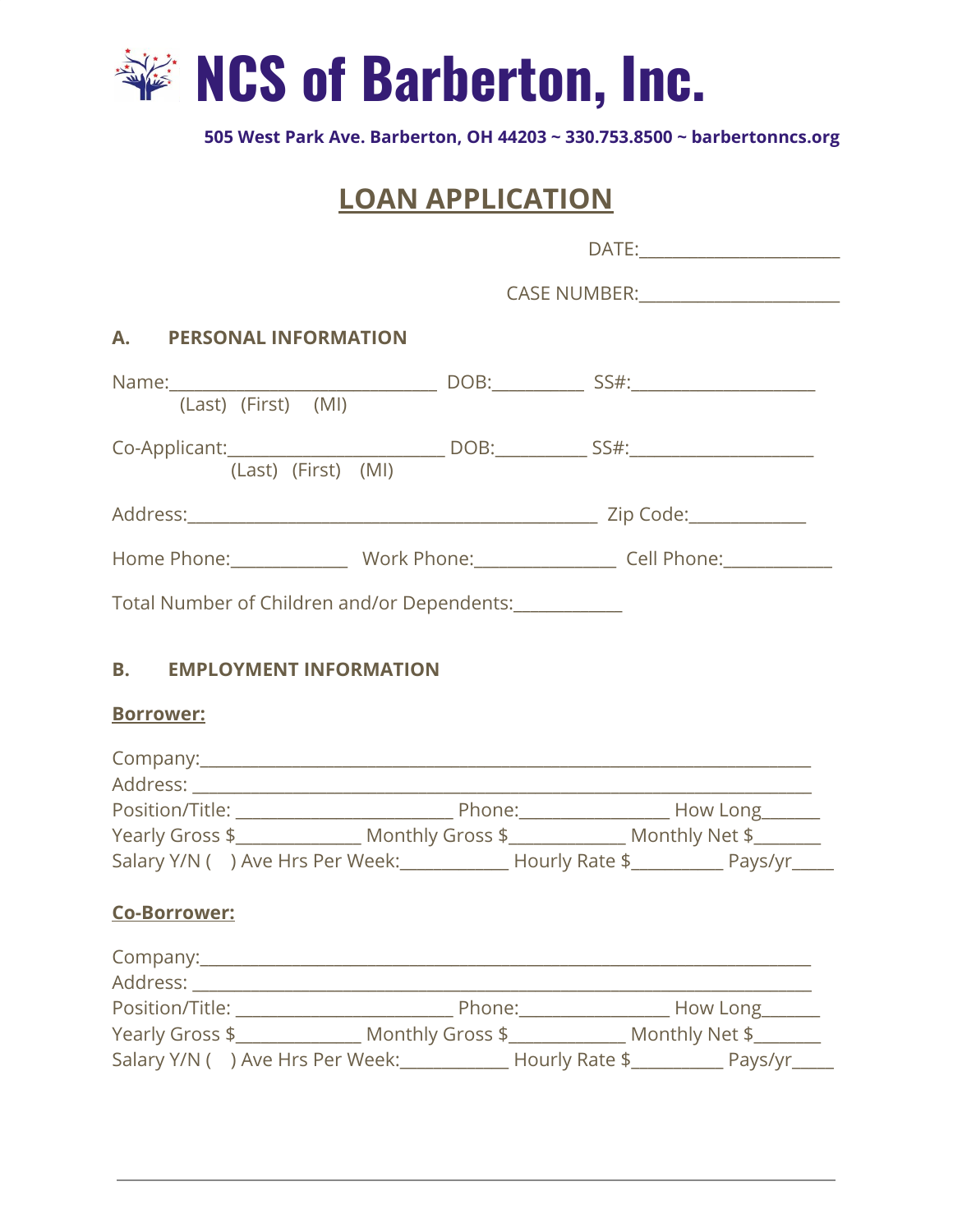### **Previous Employer** (If Less Than 2 Years with Present Employer)

| Company:                         |                  |                |
|----------------------------------|------------------|----------------|
| Address:                         |                  |                |
| Position/Title:                  | Phone:           | How Long       |
| Yearly Gross \$                  | Monthly Gross \$ | Monthly Net \$ |
| Salary Y/N ( ) Ave Hrs Per Week: | Hourly Rate \$   | Pays/yr        |

#### **C. HOUSING INFORMATION - PROPERTY TO BE REHABILITATED**

| Deed/Property In Name(s) of:             |                                            |                   |
|------------------------------------------|--------------------------------------------|-------------------|
| Purchase Price \$                        | Date Purchased:                            | Original Mortgage |
| <b>Balanced Owed:</b>                    | Appraisal Provided* Y/N ( ) Property Value |                   |
| Mortgage $Y/N$ ( ) * if provided - Date: |                                            |                   |

**First Mortgage: Loan Account#**: \_\_\_\_\_\_\_\_\_\_\_\_\_\_\_\_\_\_\_\_\_\_\_\_\_

| Lender:              |      |               |      |                                                                                      |  |
|----------------------|------|---------------|------|--------------------------------------------------------------------------------------|--|
|                      |      |               |      | Escrowed In Monthly Payment Y/N Property Taxes () <b>&amp;/Or</b> Homeowners Ins. () |  |
| Original Mortgage \$ |      | Interest Rate |      | % Current Balance                                                                    |  |
| Term/Years:          | FHA: | VA:           | CON: | <b>Monthly Paymnt</b>                                                                |  |

## **Second Mortgage: Loan Account#**: \_\_\_\_\_\_\_\_\_\_\_\_\_\_\_\_\_\_\_\_\_\_\_\_\_

| Lender:                                 |               |                   |  |
|-----------------------------------------|---------------|-------------------|--|
| Original Mortgage \$                    | Interest Rate | % Current Balance |  |
| Home Equity Mortgage Y/N () Term/Years: |               | Monthly Paymnt    |  |

#### **D. BANKING INFORMATION**

| Name of Bank | <b>Branch</b><br>Address | Type of<br>Account | Account<br>Number | Current<br><b>Balance</b> |
|--------------|--------------------------|--------------------|-------------------|---------------------------|
|              |                          |                    |                   |                           |
|              |                          |                    |                   |                           |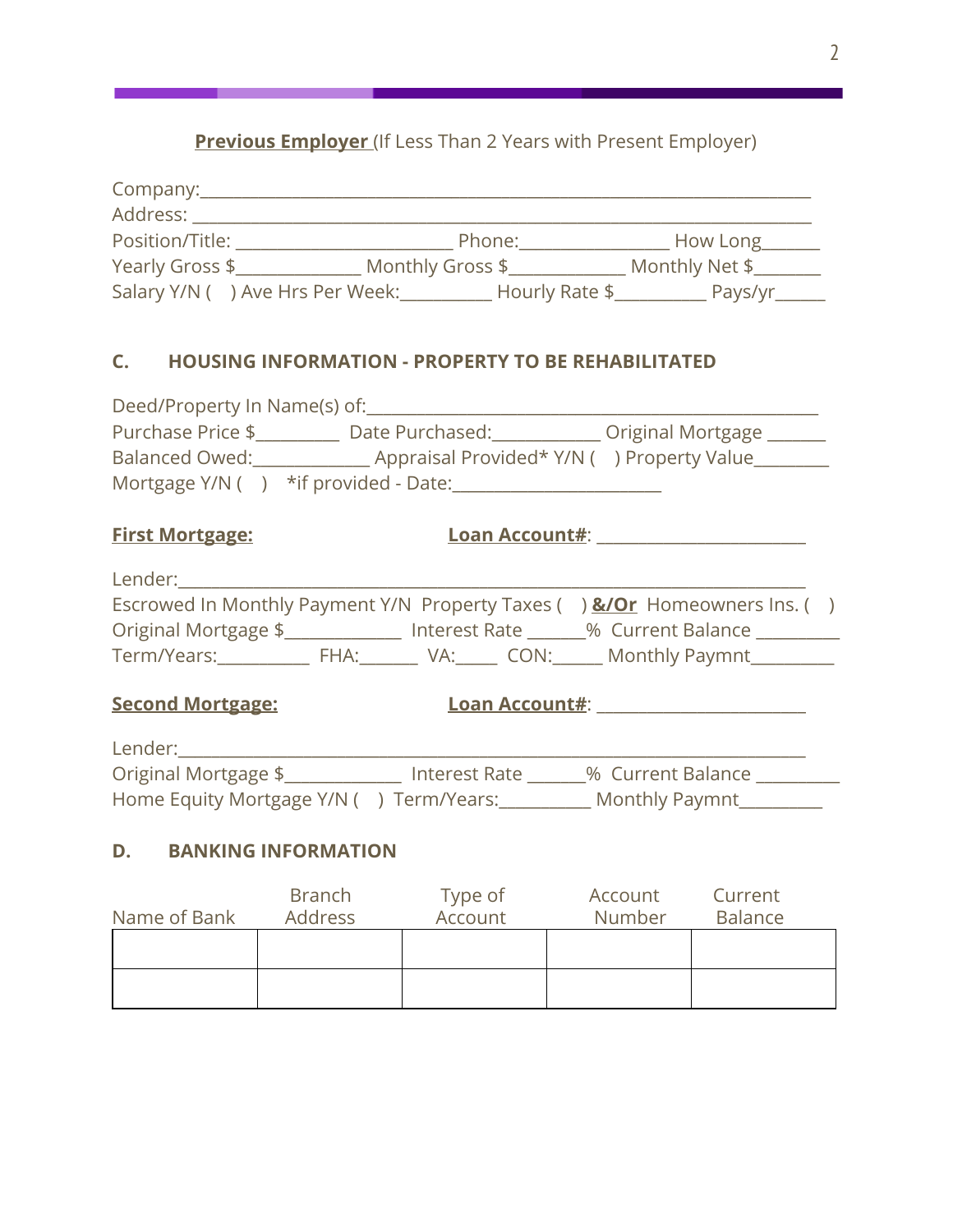### **E. INCOME Monthly Yearly**

| Other Earnings (explain/type)         |  |
|---------------------------------------|--|
| Pensions/Social Security Award letter |  |
| <b>TOTAL</b>                          |  |

### **G. CREDIT & LEGAL**

Are You Present Or Have Your Previously Been Involved With Any of the Following: Bankruptcy: Y/N ( )

If yes-Type Chapter\_\_\_\_\_\_\_\_\_\_\_\_\_\_\_ Discharge Date\_\_\_\_\_\_\_\_\_\_\_\_

Discharge Document Provided Y/N ( ) Schedule of Debts Document Provided Y/N Judgements/Lawsuits or Liens on Property Y/N ( ) Detail Documents Provided Y/N Any Other Legal Claims Y/N ( ) If yes, explain

**H. LIABILITIES** (List ALL Credit Cards, Department Stores, Car Payments, Bank FInance Company Loans, On-Line Services, Furniture/Appliance Rentals, etc) \*\*Also, any Medical Debts with payments/balances

| Name | Statement<br>Copy Y/N | Term &<br>Type | Minimum<br>Monthly Pmt | Account<br><b>Balance</b> |
|------|-----------------------|----------------|------------------------|---------------------------|
|      |                       |                |                        |                           |
|      |                       |                |                        |                           |
|      |                       |                |                        |                           |
|      |                       |                |                        |                           |
|      |                       |                |                        |                           |
|      |                       |                |                        |                           |
|      |                       |                |                        |                           |
|      |                       |                | <b>TOTAL</b>           |                           |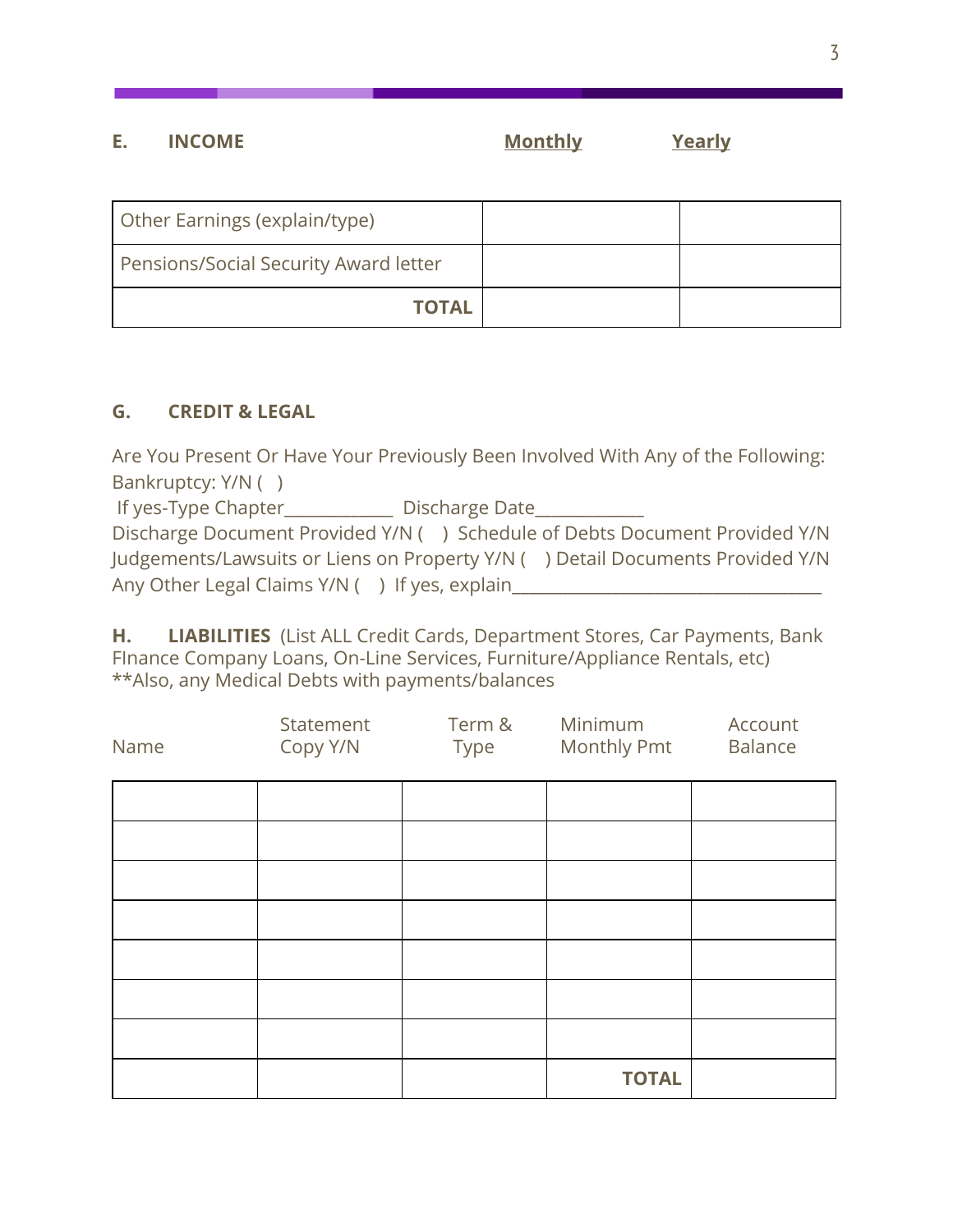#### L. HOMEOWNERS INSURANCE POLICY #

| Company (Name & Address)    |                                                                           |
|-----------------------------|---------------------------------------------------------------------------|
| Policy Term/Expiration Date |                                                                           |
| Dwelling Coverage\$         | Annual Premium\$                                                          |
|                             | Copy/Declaration Page Provided Y/N () Escrowed In Monthly Mortgage Y/N () |

**\_\_\_\_\_\_\_\_\_\_\_\_\_\_\_\_\_\_\_\_\_\_\_\_\_\_\_\_\_\_\_\_\_\_\_\_\_\_\_\_\_\_\_\_\_\_\_\_\_\_\_\_\_\_\_\_\_\_\_\_\_\_\_\_\_\_\_\_\_\_\_\_\_\_\_\_\_\_\_\_\_\_\_\_\_\_\_\_\_\_\_\_\_\_ \_\_\_\_\_\_\_\_\_\_\_\_\_\_\_\_\_\_\_\_\_\_\_\_\_\_\_\_\_\_\_\_\_\_\_\_\_\_\_\_\_\_\_\_\_\_\_\_\_\_\_\_\_\_\_\_\_\_\_\_\_\_\_\_\_\_\_\_\_\_\_\_\_\_\_\_\_\_\_\_\_\_\_\_\_\_\_\_\_\_\_\_\_\_**

#### **Please specify the purpose of the loan**

Along with this application we will need the following documentation from all parties completing this application:

| W-2 & 2 yrs of tax returns       | Attached |
|----------------------------------|----------|
| Paystub - 1 month                | Attached |
| Copy of Deed/Title               | Attached |
| Dec page of Homeowners Insurance | Attached |
| 3 Quotes                         | Attached |
|                                  |          |